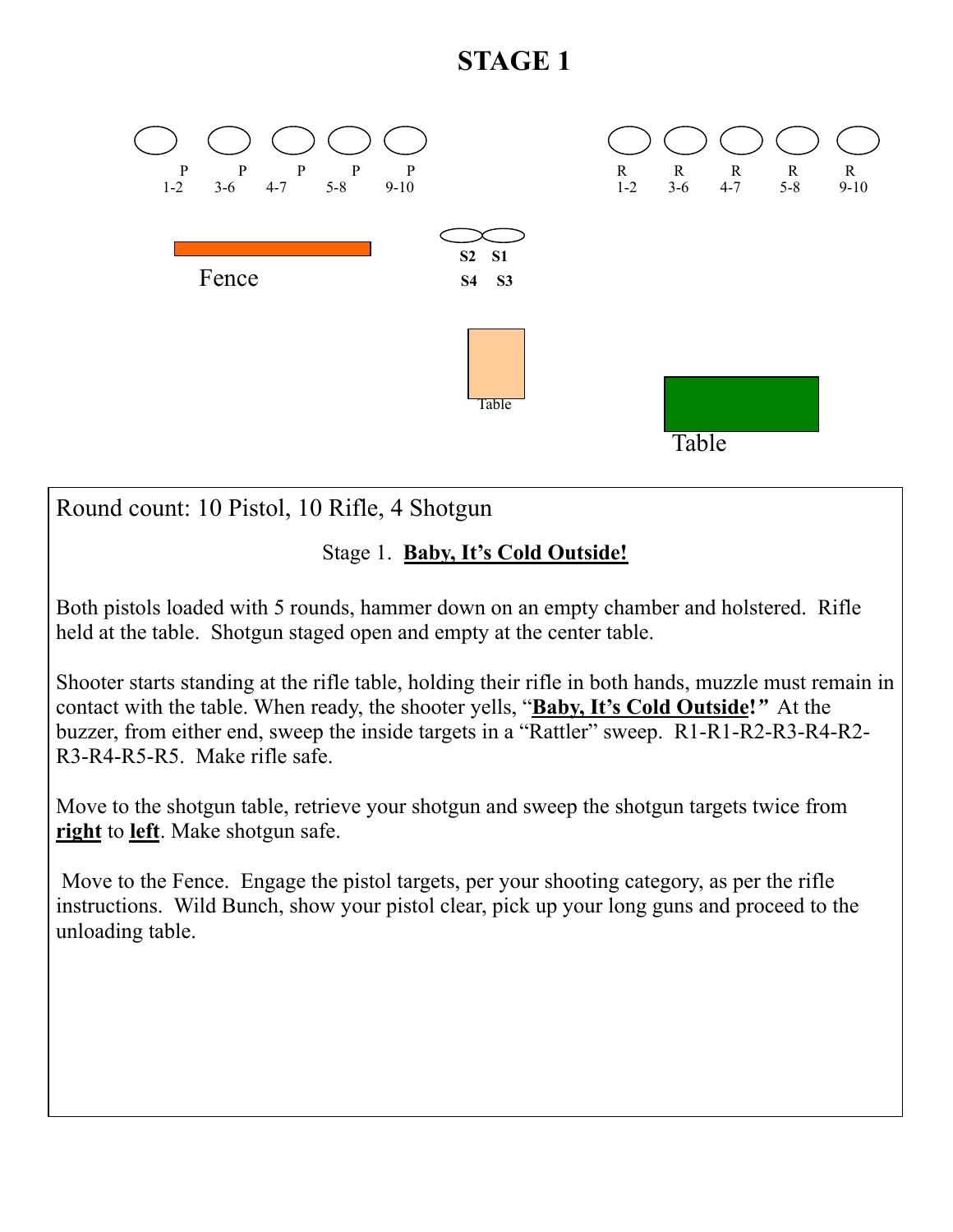# **STAGE 2**



Round count: 10 Pistol, 10 Rifle, 4 Shotgun

#### Stage 2. **Here We Go!**

Both pistols loaded with 5 rounds, hammer down on an empty chamber and holstered. Rifle staged on the table. Shotgun staged open and empty at the center table.

Shooter starts standing at the rifle table with their hands at their sides. When ready, the shooter yells, "**Here We go!***"* At the buzzer, with your rifle, double tap the targets in a Center, Inside, Inside, Outside, Outside, pattern.

Move to the shotgun table, retrieve your shotgun and sweep the shotgun targets twice from **right** to **left**. Make shotgun safe.

Move to the fence, and engage the pistol targets, as per the rifle instructions. Wild Bunch, show your pistol clear, pick up your long guns and proceed to the unloading table.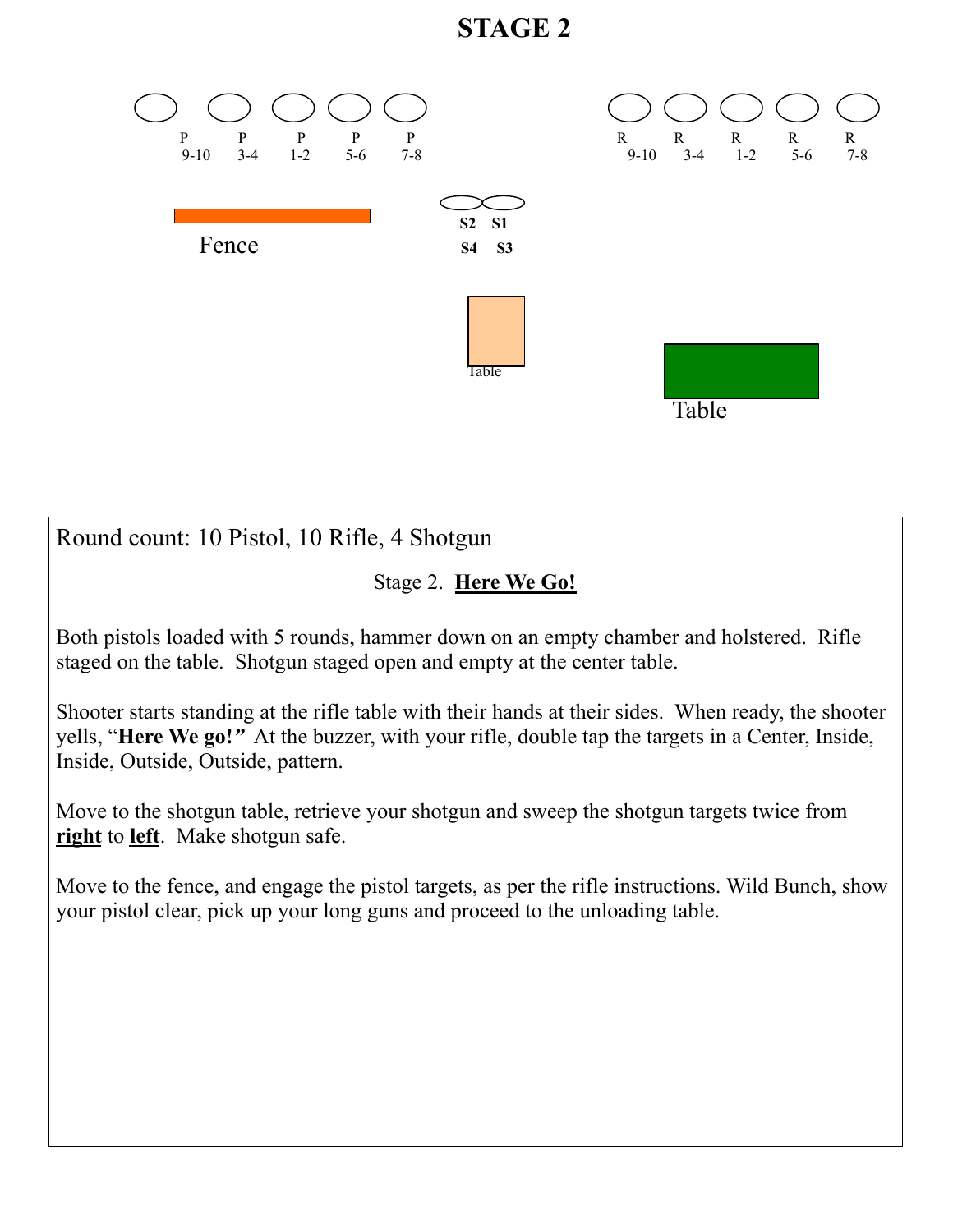

Round count: 10 Pistol, 10 Rifle, 4 Shotgun

## Stage 3. **Smile, When you Say That!**

Both pistols loaded with 5 rounds, hammer down on an empty chamber and holstered. Rifle staged on the table. Shotgun staged open and empty at the center table.

Shooter starts standing at the rifle table, both hands touching the rifle. Rifle must remain flat on the table. When ready, the shooter yells, "**Smile, When You Say That!***"* At the buzzer, with your rifle, engage the targets, using one pair of targets shoot a 2-1-2 sequence and then repeat on the other pair of targets. Make rifle safe.

Move to the shotgun table and sweep the shotgun targets twice from **right** to **left**.

Make shotgun safe.

 Move to the Fence. Engage the pistol targets, per your shooting category, in the same order as the rifle, no mirroring required. Wild Bunch, show your pistol clear, pick up your long guns and proceed to the unloading table.